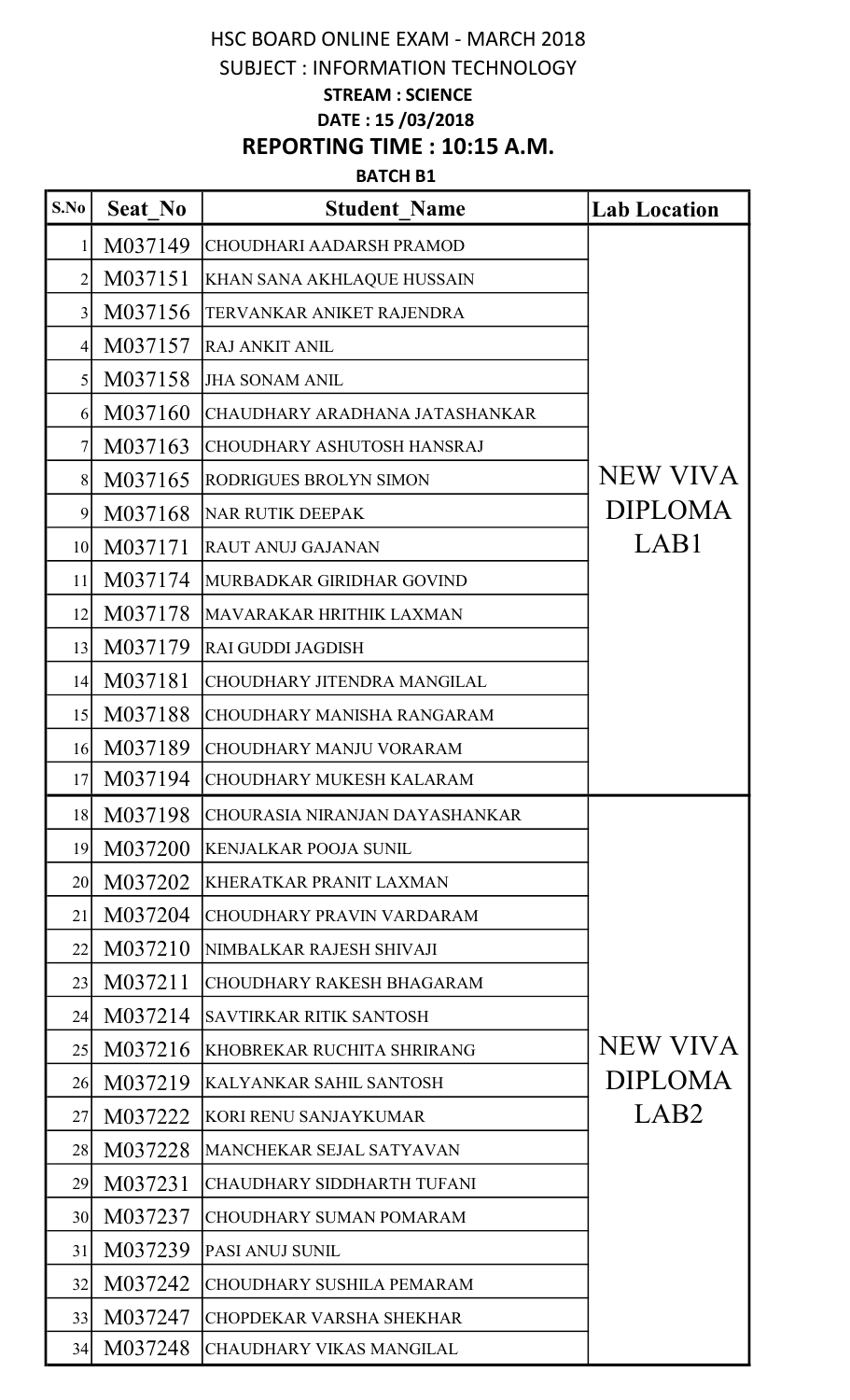| 35 | M037249 | <b>CHOUDHARY VINOD JASARAM</b>   |                 |
|----|---------|----------------------------------|-----------------|
| 36 | M037251 | PRAJAPATI VIVEK MRIGESH          |                 |
| 37 | M037254 | CHAURASIYA ANAND DINANATH        |                 |
| 38 | M037260 | KADU VIBHA JAYRAM                |                 |
| 39 | M037262 | CHAURASIYA MITHILESH NARAYAN     |                 |
| 40 | M037263 | <b>GUPTA NEHA PRAMOD</b>         |                 |
| 41 | M037264 | <b>GUPTA RIYA RAKESH</b>         |                 |
| 42 | M037265 | <b>SAHU SAPNA RAMHARI</b>        | <b>NEW VIVA</b> |
| 43 | M037270 | YADAV EKTA SURESH                | <b>DIPLOMA</b>  |
| 44 | M037272 | <b>WANKHEDE AADARSH KAILAS</b>   | LAB3            |
| 45 | M037277 | <b>KHAN ZAINAB SHAMSHAD</b>      |                 |
| 46 | M037282 | <b>KORE AKSHADA SANDEEP</b>      |                 |
| 47 | M037286 | RAMAVAT RADHESHYAM CHANDANDAS    |                 |
| 48 | M037291 | SHAIKH SHAHFARAZ SHAHANWAZ       |                 |
| 49 | M037294 | KHAVARE VAISHNAVI HANMANT        |                 |
| 50 | M037295 | <b>BHOSALE VAISHNAVI SURESH</b>  |                 |
| 51 | M037296 | NAYAK SURAJ BALDEO               |                 |
| 52 | M037298 | <b>CHAUHAN RAJ MANIJAR</b>       |                 |
| 53 | M037301 | MEHTA SURAJ PRATAPSINGH          |                 |
| 54 | M037303 | <b>SINGH SURAJ SATISH</b>        |                 |
|    |         |                                  |                 |
| 55 | M037307 | <b>JUNGHARE AJINKYA RAJARAM</b>  |                 |
| 56 | M037314 | NAMJOSHI AKSHATA CHANDRAKANT     |                 |
| 57 | M037317 | <b>DESAI TEJAL BHIMRAO</b>       |                 |
| 58 | M037321 | SINGH PAYAL PRABHAT              |                 |
| 59 | M037322 | DHANU KUNAL RAJESH               | <b>NEW VIVA</b> |
| 60 | M037323 | YADAV KOMAL RAMSAGAR             | <b>DIPLOMA</b>  |
| 61 | M037326 | <b>SINGH ANJALI ANIL</b>         | LAB4            |
| 62 | M037327 | PAWAR ANJALI ANIL                |                 |
| 63 | M037331 | <b>GUPTA SONALI HARISHANKAR</b>  |                 |
| 64 | M037335 | <b>GAONKAR BALKRISHNA PRAMOD</b> |                 |
| 65 | M037343 | KULDEEP RAMASHANKAR              |                 |
| 66 | M037344 | RAMAVAT RAMCHANDRA CHANDANDAS    |                 |
| 67 | M037350 | <b>KHAN FAIZAN AMIRULLAH</b>     |                 |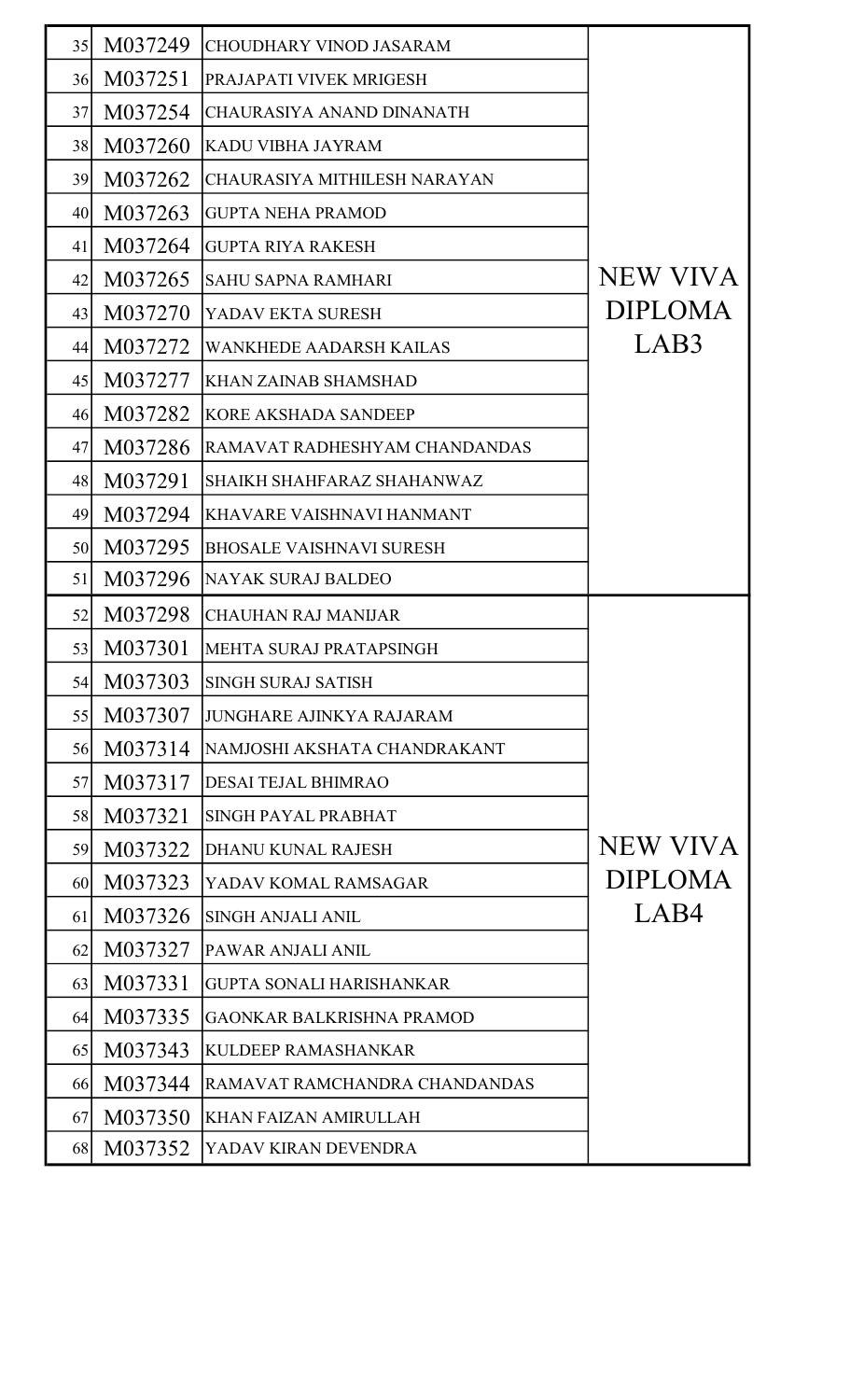| 69              | M037353 | <b>SHAIKH AMAN IRSHAD</b>           |                 |
|-----------------|---------|-------------------------------------|-----------------|
| 70              | M037356 | <b>DESAI ROHAN NARAYAN</b>          |                 |
| 71              | M037358 | <b>GUPTA KETAN ROHIT</b>            |                 |
| 72              | M037365 | <b>SWAIN ANJANA SARVESHWAR</b>      |                 |
| 73              | M037366 | PRAJAPAT ANAND ANMOL                |                 |
| 74              | M037377 | RAJBHAR MANISH RADHESHYAM           |                 |
| 75              | M037378 | LAKHARA MANISHA RAMESHCHANDRA       |                 |
| 76              | M037390 | MUKHIYA MANOJ RAMJEE                | NEW VIVA        |
| 77              | M037395 | VAIDYA SHANTANU ANIL                | <b>DIPLOMA</b>  |
| 78              | M037396 | POLEKAR JANVI RAJENDRA              | LAB5            |
| 79              | M037398 | <b>SALMANI SAQLAIN HATIM</b>        |                 |
| 80              | M037401 | <b>GURAV ONKAR ARUN</b>             |                 |
| 81              | M037402 | <b>GOREGAONKAR HARSHAL GANESH</b>   |                 |
| 82              | M037408 | <b>BHOSALE PARAG VILAS</b>          |                 |
| 83              | M037415 | RAJBHAR SARITA GHANSHYAM            |                 |
| 84              | M037420 | DUBEY MAHARSHI RAJ PRAMOD           |                 |
| 85              | M037421 | TRIVEDI PARTH SUBHASH               |                 |
| 86              | M037423 | <b>BANDABE SARVESH SANTOSH</b>      |                 |
| 87              | M037426 | <b>BAGWE TEJAS MUKESH</b>           |                 |
| 88              | M037428 | <b>GUPTA VIKAS RAMESH</b>           |                 |
| 89              | M037431 | <b>GUPTA VIKAS SUBHASHACHANDRA</b>  |                 |
| 90 <sub>l</sub> | M037435 | <b>BHOSALE YASH DASHRATH</b>        |                 |
| 91              | M037438 | PATIL AAKASH RAMESH                 |                 |
| 92              | M037439 | <b>MAHADIK YASH SANDEEP</b>         |                 |
| 93              | M037443 | <b>BHAT DIVYASHREE MAHABALA</b>     | <b>NEW VIVA</b> |
| 94              | M037444 | TRIPATHI ASHUTOSH KAMLESH           | <b>DIPLOMA</b>  |
| 95              | M037451 | ADMANE PRATHAMESH JITENDRA          | LAB6            |
| 96              | M037452 | <b>SAWANT PRATHAMESH NANDKISHOR</b> |                 |
| 97              | M037458 | PANDEY SWATI YOGENDRA               |                 |
| 98              | M037459 | THAKAR PRATIK ANANT                 |                 |
| 99              | M037463 | KAJARE PRATIK SHANTARAM             |                 |
| 100             | M037464 | <b>MESTRY PRATIK VILAS</b>          |                 |
| 101             | M037468 | ASWEKAR GAURESH MAHESH              |                 |
| 102             | M037473 | <b>JADHAV BHAVESH DEEPAK</b>        |                 |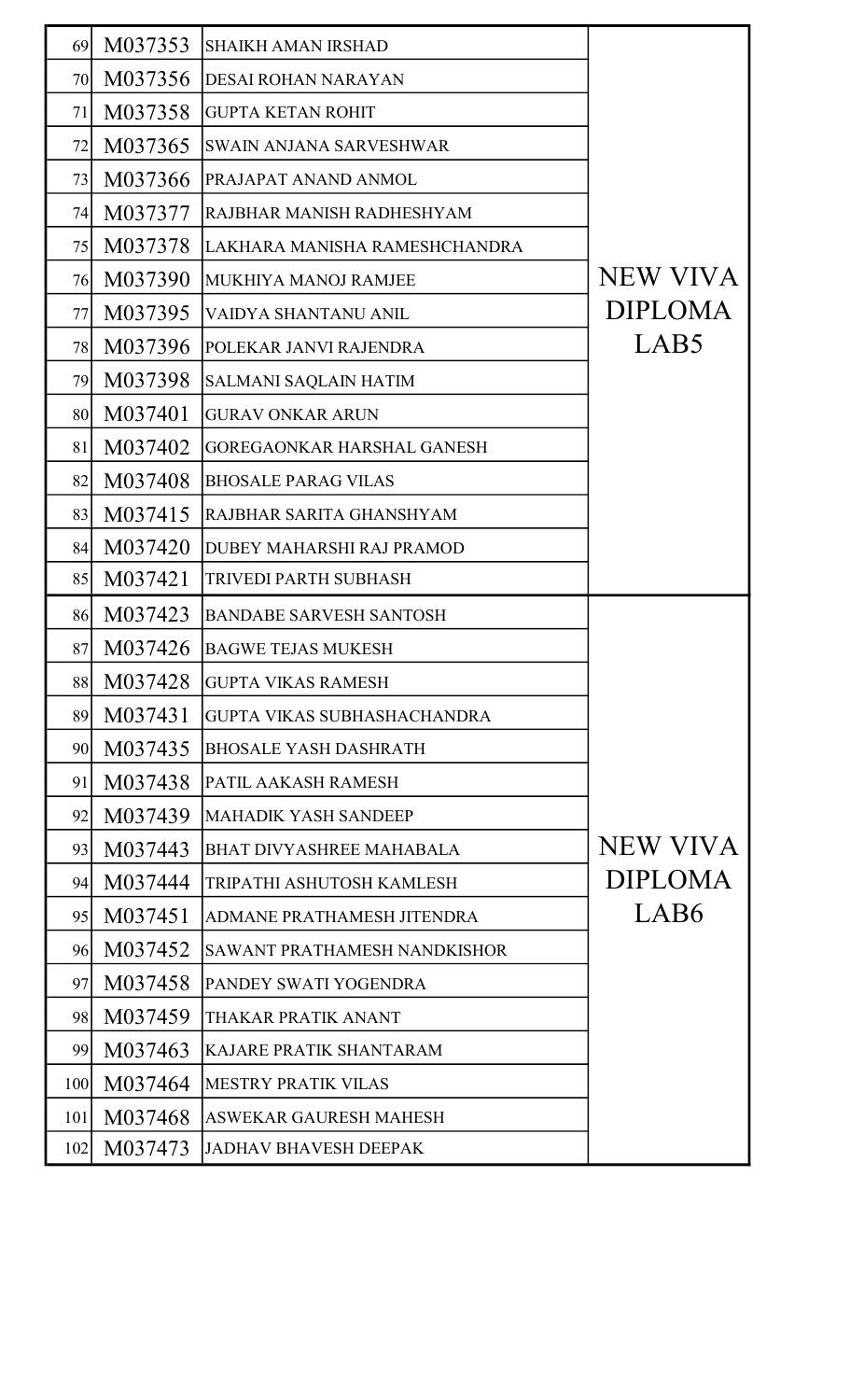| 103 | M037474 | <b>SHARMA BHAVESH NANDLAL</b>    |                  |
|-----|---------|----------------------------------|------------------|
| 104 | M037476 | TAMBE JANAVI JANARDHAN           |                  |
| 105 | M037480 | CHAUHAN RAVINDRA RAMBHUJAVAN     |                  |
| 106 | M037490 | <b>BHARGAV JAYESH MUKESH</b>     |                  |
| 107 | M037493 | <b>KHILJI IZAZ BABU</b>          |                  |
| 108 | M037494 | <b>KHAN SAKIB SHAHID</b>         |                  |
| 109 | M037498 | MANKEKAR BHAKTI DURGAPRASAD      |                  |
| 110 | M037506 | <b>KHANDARE BHARGAVI PRAMOD</b>  | <b>NEW VIVA</b>  |
| 111 | M037509 | <b>GAWAD VAIBHAV DINESH</b>      | <b>DIPLOMA</b>   |
| 112 | M037512 | CHOUHAN ABHAYSINGH BAHADURSINGH  | LAB7             |
| 113 | M037522 | <b>BARIA AANCHAL SHAILESH</b>    |                  |
| 114 | M037526 | HATKAR NACHIKET PRAMOD           |                  |
| 115 | M037541 | KAHAR SANDEEP GAMAPRASAD         |                  |
| 116 | M037543 | <b>SINGH SANDEEP SUDHIR</b>      |                  |
| 117 | M037546 | <b>GUPTA UMADEVI ARVINDKUMAR</b> |                  |
| 118 | M037548 | <b>MALAP SIDDHANT SURESH</b>     |                  |
| 119 | M037555 | KL DIVYA DINESH                  |                  |
| 120 | M037562 | TAJANPOORE VAIBHAV VILAS         |                  |
| 121 | M037567 | CHAUHAN DEEPAK LAKSHMAN          |                  |
| 122 | M037573 | <b>KATIGAR TEJAL AJAY</b>        |                  |
| 123 | M037574 | PATEL VIVEK KETANKUMAR           |                  |
| 124 | M037577 | PANDEY APEKSHIT RAKESH           |                  |
| 125 | M037579 | <b>DIAS JANNEL ROSARIO</b>       |                  |
| 126 | M037580 | NANDI SAHELI AMOL                |                  |
| 127 | M037582 | <b>JOSHI JITENDRA JANU</b>       | <b>NEW VIVA</b>  |
| 128 | M037586 | YADAV DINESH BHADAI              | <b>DIPLOMA</b>   |
| 129 | M037588 | <b>DUBEY RITESH DEVENDRA</b>     | LAB <sub>8</sub> |
| 130 | M037590 | PATIL RITESH JANARDAN            |                  |
| 131 | M037591 | <b>BOHRA NILESH MAHENDRA</b>     |                  |
| 132 | M037598 | KINI MANGESH VISHWANATH          |                  |
| 133 | M037602 | <b>BOLE SUMEET SADANAND</b>      |                  |
| 134 | M037604 | PARTE SHWETA RAKESH              |                  |
| 135 | M037605 | <b>BORADE JEEVAN SANTOSH</b>     |                  |
| 136 | M037608 | <b>SINGH SHREYA MITHILESH</b>    |                  |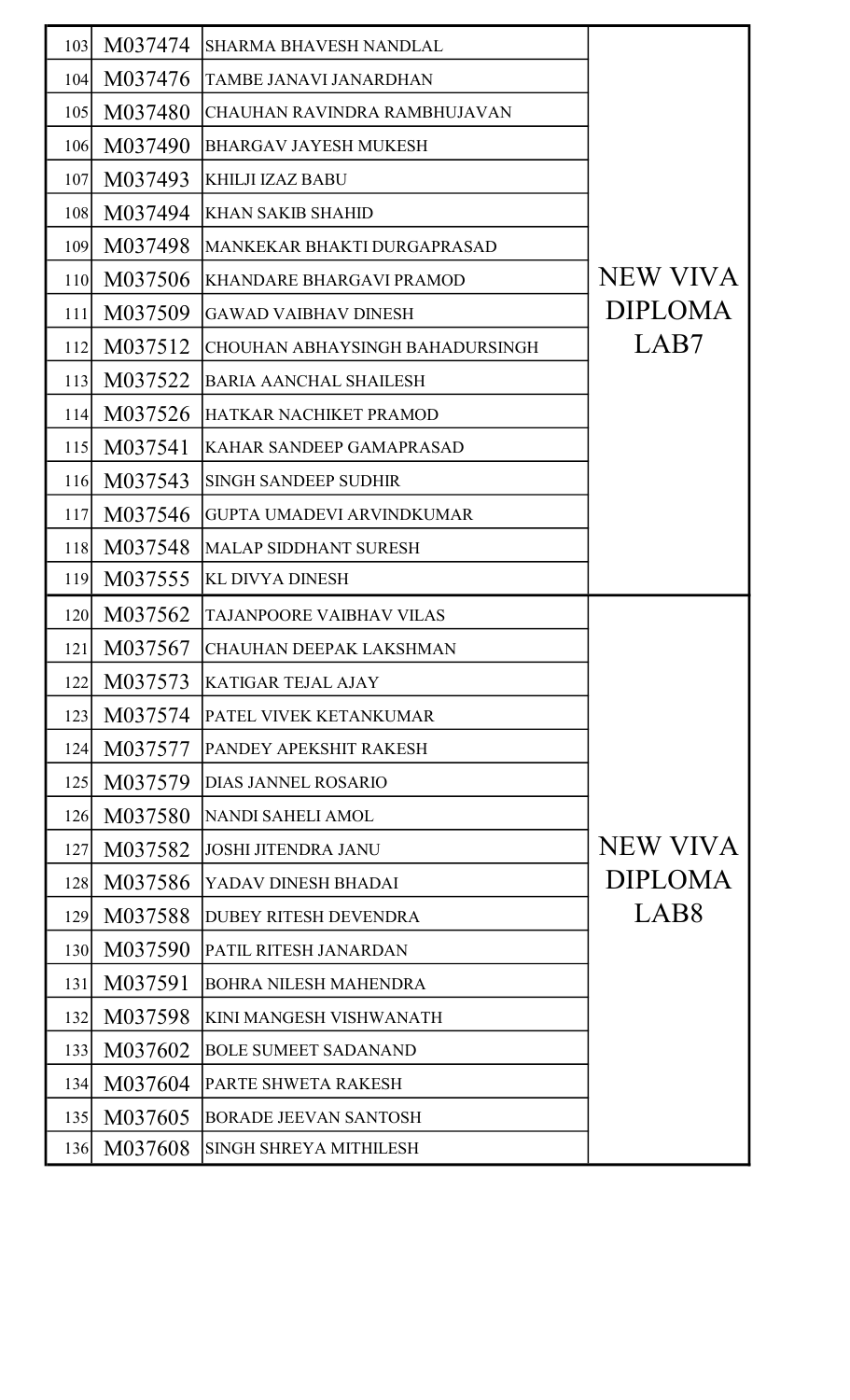| 137 | M037611 | <b>BRASS PLEEZENT RAYMOND</b>   |                 |
|-----|---------|---------------------------------|-----------------|
| 138 | M037612 | KHAN ALTAF MOHAMMAD VAKIL       |                 |
| 139 | M037613 | KAUJALGI FARAH ABDULGAFOOR      |                 |
| 140 | M037621 | YADAV DURGESH BRIJESH           |                 |
| 141 | M037624 | PANWAR YOGITA VIKRAMSINGH       |                 |
| 142 | M037625 | <b>NAIR ABHIGITH RAVINDRAN</b>  |                 |
| 143 | M037631 | <b>JHA NITESH BHOGENDRA</b>     |                 |
| 144 | M037632 | <b>KADAM YASH JAYENDRA</b>      | <b>NEW VIVA</b> |
| 145 | M037642 | MISHRA NEHA RAKESHKUMAR         | <b>DIPLOMA</b>  |
| 146 | M037644 | MIRZA ARSHAD BAIG KAMAL         | LAB9            |
| 147 | M037649 | <b>SHASTRI BHAKTI AJAY</b>      |                 |
| 148 | M037652 | THUBE SNEHAL DATTATRAY          |                 |
| 149 | M037661 | <b>NAIK PRATHAMESH SANTOSH</b>  |                 |
| 150 | M037663 | PATEL FARHAN CHAND              |                 |
| 151 | M037673 | PAWAR NISHANT JAYENDRA          |                 |
| 152 | M037675 | <b>SINGH NISHANT SANJAY</b>     |                 |
| 153 | M037677 | <b>NAIR SREEHARI RAJEEV</b>     |                 |
| 154 | M037678 | IMEDHEKAR HARSH MAHENDRA        |                 |
| 155 |         | M037684 CHAUHAN DHAVAL BHASKAR  |                 |
| 156 | M037689 | <b>SOLANKI BHAVIKA DINESH</b>   |                 |
| 157 | M037694 | <b>SHAIKH SOHEL MUSTAFA</b>     |                 |
| 158 | M037695 | <b>KHARWAD KHEMSING LALSING</b> |                 |
| 159 | M037697 | <b>RANE SIDDHESH SANTOSH</b>    |                 |
| 160 | M037699 | <b>RAUT SIDDHI MAHESH</b>       |                 |
| 161 | M037702 | <b>LAIYA NIDHI SHIRISH</b>      |                 |
| 162 | M037704 | <b>JAIN HRITHIK MANOJ</b>       | NEW VIVA        |
| 163 | M037708 | <b>MENON RUCHIKA UDAY</b>       | <b>DIPLOMA</b>  |
| 164 | M037709 | YADAV RADHIKA VIJAYKUMAR        | LAB10           |
| 165 | M037712 | PANDIT SAHIL AJIT               |                 |
| 166 | M037714 | PATIL MITHIL GIRISH             |                 |
| 167 | M037718 | MALLAH ABHILASHA MANMOHAN       |                 |
| 168 | M037719 | <b>SINGH SACHIN AMARJEET</b>    |                 |
| 169 | M037720 | YADAV SACHIN RAJESH             |                 |
| 170 | M037726 | <b>CHAWDA MIHIR SHANTILAL</b>   |                 |
| 171 | M037727 | SAKPAL ASHISH DASHRATH          |                 |
| 172 | M037731 | NIRMAL ASHISH SOHANLAL          |                 |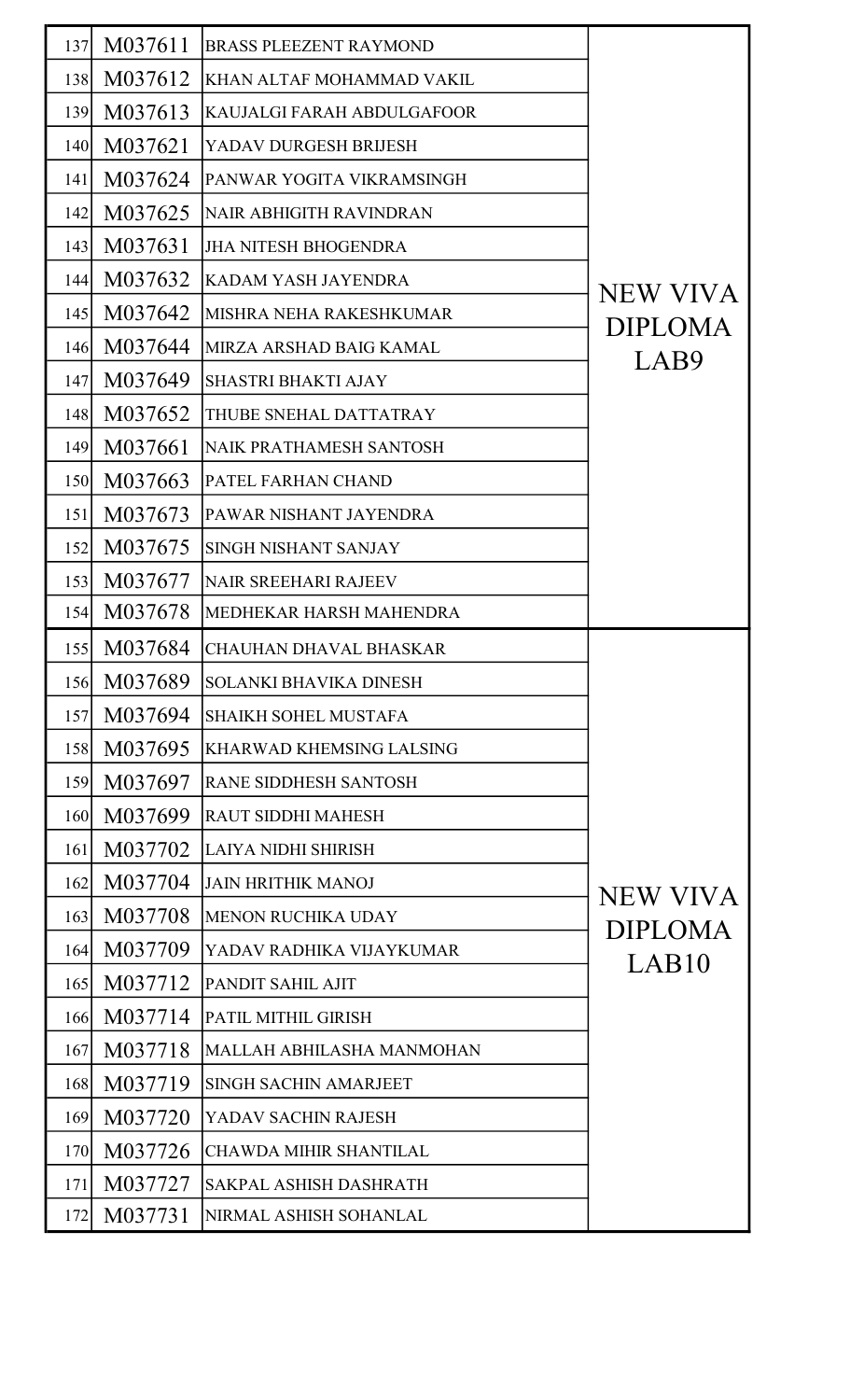| 173 | M037733 | IMISHRA ABHISHEK JAYSHANKAR        |                 |
|-----|---------|------------------------------------|-----------------|
| 174 | M037734 | <b>PANDEY ABHISHEK RAJENDRA</b>    |                 |
| 175 | M037736 | <b>BHUWAD ABHISHEK SANTOSH</b>     |                 |
| 176 | M037737 | TIWARI ABHISHEK SHIVSHANKAR        |                 |
| 177 | M037740 | NARKAR ROHIT DNYANESHWAR           |                 |
| 178 | M037741 | PANDEY ROHIT KRISHNAKUMAR          |                 |
| 179 | M037744 | <b>KINI SANCHIT SANJAY</b>         |                 |
| 180 | M037750 | GHADSHI SHIVANI SURESH             |                 |
| 181 | M037752 | <b>NAIK KRISHNAKANT RAMCHANDRA</b> |                 |
| 182 | M037760 | KUMAR ANSHU SHIVSHANKARPRASAD      |                 |
| 183 | M037762 | <b>CHAUBEY SHUBHAM AVANINDRA</b>   |                 |
| 184 | M037766 | PANDEY RAHUL DILIPKUMAR            |                 |
| 185 | M037767 | <b>SHARMA RAHUL RAMA</b>           |                 |
| 186 | M037770 | MAGODIA BHUMI THAKOR               |                 |
| 187 | M037771 | DESAI MADHURA PADMAKAR             |                 |
| 188 | M037772 | <b>BHAGWAN KHUSHI RAKESH</b>       |                 |
| 189 | M037773 | TIWARI ASHUTOSH RAJENDRA           |                 |
| 190 | M037775 | GAONKAR SHWETA AASHIRWAD           |                 |
| 191 | M037776 | <b>PATIL JUHI ARUN</b>             |                 |
| 192 | M037777 | <b>JOSHI URVI DEVESH</b>           |                 |
| 193 | M037782 | <b>SAV SHRUTI NAVALKISHOR</b>      |                 |
| 194 | M037784 | <b>LAD DHRUVI PARESH</b>           | <b>NEW VIVA</b> |
| 195 | M037789 | CHATURVEDI RITUL RAVIKANT          |                 |
| 196 | M037790 | <b>BHANUSHALI ROHIT JEETENDRA</b>  | LAB 114         |
| 197 | M037797 | <b>SINGH MONICA YOGENDRA</b>       |                 |
| 198 | M037802 | <b>BHADALE SIDDHANT NITIN</b>      |                 |
| 199 | M037808 | <b>BAGVE RUTIK RAVINDRA</b>        |                 |
| 200 | M037810 | <b>TARE PRATIK VILAS</b>           |                 |
| 201 | M037811 | <b>PATIL RUTIKA ARVIND</b>         |                 |
| 202 | M037812 | <b>PATIL RUTIKA DEEPAK</b>         |                 |
| 203 | M037817 | SUVARNA VIKITA VITTAL              |                 |
| 204 | M037818 | PATEL MONIKKUMAR SHAILESH          |                 |
| 205 | M037826 | KONKAL KAILASH VENKATESH           |                 |
| 206 | M037827 | <b>JAWALE JUILEE DNYANESHWAR</b>   |                 |
| 207 | M037828 | SINGH SHAILENDRA LAXMIDEEN         |                 |
| 208 | M037829 | YADAV AKHILESH RAJESH              |                 |
| 209 | M037838 | <b>PANDEY AVINASH PRADEEP</b>      |                 |
| 210 | M037843 | <b>MANE ASHWINI ANAND</b>          |                 |
| 211 | M037846 | BANGERA VINIT VASANT               |                 |
| 212 | M037847 | KONKAL SRINIVAS VENKATESH          |                 |
| 213 | M037858 | <b>BHOSALE NIRAJ AJAY</b>          |                 |
| 214 | M037859 | <b>PRABHU DHIRAJ PRAVIN</b>        |                 |
| 215 | M037868 | <b>SINGH ASHISH DHEER</b>          |                 |
| 216 | M037878 | YADAV MANISHA CHAIRMAN             |                 |
| 217 | M037881 | <b>SINGH TANISHA SAVLA</b>         |                 |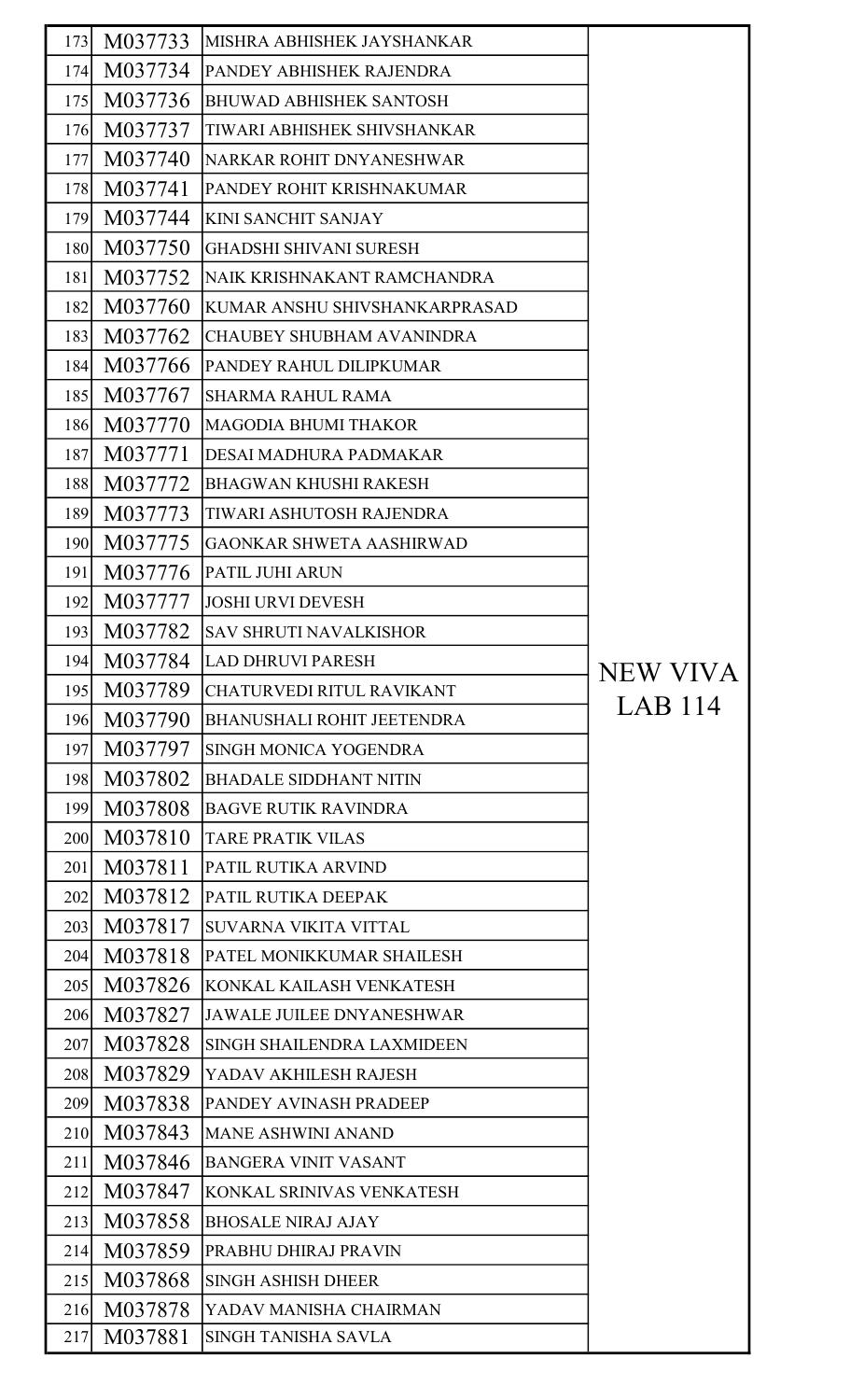| 218 | M037886 | <b>DUBEY ABHISHEK MANOJ</b>   |                 |
|-----|---------|-------------------------------|-----------------|
| 219 | M037887 | YADAV ABHISHEK RAJBAHADUR     |                 |
| 220 | M037895 | <b>KHAN FAARISHTAY NIYAZ</b>  |                 |
| 221 | M037896 | <b>MAURYA AJIT ANIL</b>       |                 |
| 222 | M037899 | <b>YADAV ROHIT MAHENDRA</b>   |                 |
| 223 | M037901 | <b>GAWDE ROHIT PRAMOD</b>     |                 |
| 224 | M037902 | <b>JAKHI VINIT SANTOSH</b>    |                 |
| 225 | M037907 | DALVI VINIT VIJAY             |                 |
| 226 | M037909 | NANDI BABITA BIKASH           |                 |
| 227 | M037917 | <b>BHAGAT HRITIKA ARUN</b>    |                 |
| 228 | M037918 | İCHAUHAN NITIN SHRIRAM        |                 |
| 229 | M037919 | KURMI ROHITKUMAR SANJAY       |                 |
| 230 | M037920 | YADAV SUJITKUMAR TEJBAHADUR   |                 |
| 231 | M037924 | <b>PANDEY SHIVAM RAMANUJ</b>  |                 |
| 232 | M037925 | <b>TIWARI SHIVAM SANJAY</b>   |                 |
| 233 | M037927 | <b>PANDEY SHIVANI SANTOSH</b> |                 |
| 234 | M037928 | <b>MISHRA SHIVANI SUBHASH</b> |                 |
| 235 | M037933 | NAMBIAR DIVYA NARAYANAN       |                 |
| 236 | M037941 | <b>GUPTA ANUJ PRAKASH</b>     |                 |
| 237 | M037942 | <b>SAKPAL RAJ SANDESH</b>     |                 |
| 238 | M037947 | <b>GUPTA POOJA SANDEEP</b>    |                 |
| 239 | M037949 | <b>MORE RUTUJA VISHNU</b>     | <b>NEW VIVA</b> |
| 240 | M037951 | PANDEY ANJALI RAKESH          |                 |
| 241 | M037952 | TIWARI RAJAN RAMESHCHANDRA    | LAB 102         |
| 242 | M037953 | PAGDHARE JANHAVI DEVANAND     |                 |
| 243 | M037967 | YADAV ALOK LAXMINARAYAN       |                 |
| 244 | M037975 | <b>SALUNKHE KARTIKI VIJAY</b> |                 |
| 245 | M037976 | <b>SAHANI VIKAS AKSHAYBAR</b> |                 |
| 246 | M037978 | RAJBHAR AKASH MOHANLAL        |                 |
| 247 | M037989 | <b>KAWALE NIKHIL SURESH</b>   |                 |
| 248 | M037992 | YADAV RAMKRISHNA RAMSINGH     |                 |
| 249 | M037995 | <b>SHENOY DAKSHAJA ARUN</b>   |                 |
| 250 | M038001 | SAKPAL SAKSHI RAJENDRA        |                 |
| 251 | M038008 | TALATI YUKTA HITENDRA         |                 |
| 252 | M038010 | YADAV RAJKUMAR TEJBAHADUR     |                 |
| 253 | M038022 | <b>RAUT KOMAL NILESH</b>      |                 |
| 254 | M038023 | <b>BARI SAHIL NILESH</b>      |                 |
| 255 | M038024 | <b>NAIR RAHUL RAJASHEKHAR</b> |                 |
| 256 | M038027 | <b>SURESHKUMAR</b>            |                 |
| 257 | M038031 | SAYYAD MULANI MUSKAN AMIN     |                 |
| 258 | M038033 | <b>DHURI PALLAVI DEEPAK</b>   |                 |
| 259 | M038036 | <b>GUPTA SHALINI AJAY</b>     |                 |
| 260 | M038043 | YADAV BABLU HARINATH          |                 |
| 261 | M038044 | AYINIPPULLY ANUSREE KUMARAN   |                 |
| 262 | M038045 | FADIA AGAM BHADRESHBHAI       |                 |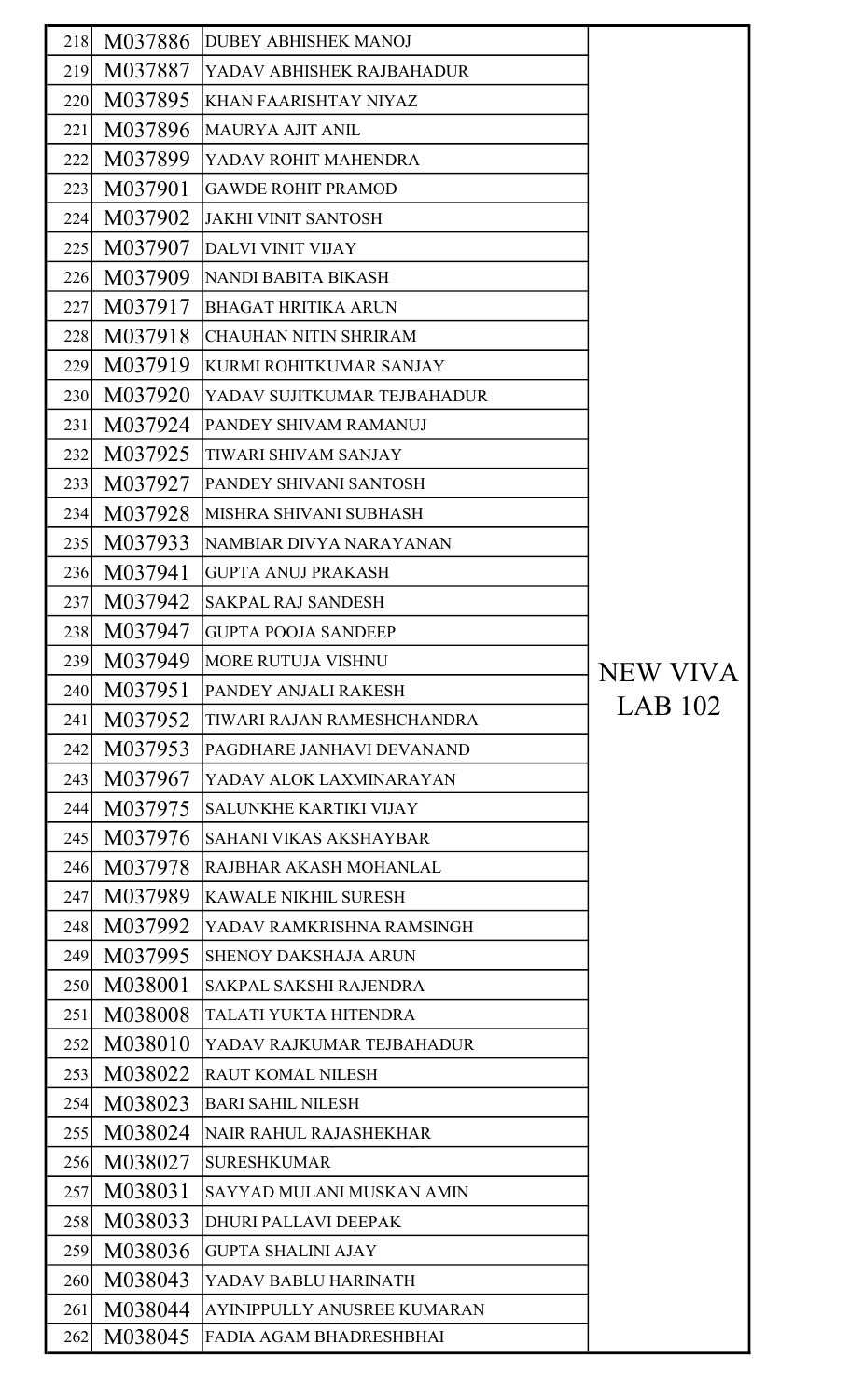|                         | 263 M038050        | VISHWAKARMA HARSH KAPILMUNI                               |          |
|-------------------------|--------------------|-----------------------------------------------------------|----------|
| 264                     | M038052            | VISHWAKARMA PRIYANKA RAJKUMAR                             |          |
|                         | 265 M038054        | VISHWAKARMA RIYA SANJAY                                   |          |
|                         | 266 M038056        | VISHWAKARMA SHREEJEET RAMCHANDRA                          |          |
|                         | 267 M038057        | VISHWAKARMA SURAJ YAGYANARAYAN                            |          |
|                         |                    |                                                           |          |
|                         | 268 M038062        | KUSHWAHA MANGESH NATHU                                    |          |
|                         | 269 M038069        | YADAV JANMEJAY DEENANATH                                  |          |
|                         | 270 M038072        | <b>PATIL SUSMIT SUMEDH</b>                                |          |
| 271                     | M038078            | KATTUPARAMPIL JINO KURIAKOSE                              |          |
| 272                     | M038080            | SHARMA RAMVINAY RAMMILAN                                  |          |
| 273                     | M038082            | <b>JHA SIMRAN MOHAN</b>                                   |          |
|                         | 274 M038083        | <b>PATWARDHAN NEHAR SHYAM</b>                             |          |
|                         | 275 M038085        | <b>SHAIKH SANA SHAKIL</b>                                 |          |
|                         | 276 M038088        | <b>LOPES SEENAL MATES</b>                                 |          |
|                         | 277 M038089        | RATHOD DINAL RANJITBHAI                                   |          |
|                         | 278 M038092        | <b>PATIL PRANALI PANDURANG</b>                            |          |
|                         | 279 M038093        | <b>GURAV POONAM BALKRUSHNA</b>                            |          |
|                         | 280 M038094        | <b>SHAIKH ADNAN SHAFIQUE</b>                              |          |
| 281                     | M038095            | ASHWINI ANAND SUDHAKARKUMAR                               |          |
| 282                     | M038097            | MANKAR MANAS MAHENDRA                                     |          |
| 283                     | M038100            | <b>SHIRKE MANASVI AJAY</b>                                |          |
| 284                     | M038102            | PATIL PRANAV JAYWANT                                      |          |
|                         | 285 M038103        | <b>BANIYA MANAV NARENDRA</b>                              |          |
|                         | 286 M038104        | <b>BHOIR PRANAV PRAMOD</b>                                |          |
| 287                     | M038106            | <b>SALVI PRANAY SUNIL</b>                                 |          |
|                         |                    | 288 M038120 WAGHELA SNEHAL JAGDISH                        |          |
| 289                     | M038121            | <b>SINGH RATNESH PARAS</b>                                | OLD VIVA |
|                         | 290 M038122        | <b>RATHOD DINESH POONARAM</b>                             |          |
| 291                     | M038123            | <b>TANDEL JANHAVI JAYESH</b>                              | LAB 204A |
| 292                     | M038126            | <b>DSOUZA ZENIA MICHAEL</b>                               |          |
| 293                     | M038128            | BHADANE ANIKET RATILAL                                    |          |
| 294                     | M038131            | RAJBHAR ANISH RADHESHYAM                                  |          |
|                         | 295 M038138        | <b>PANDIT SANKALP KASHI</b>                               |          |
|                         | 296 M038142        | MHATRE VINMAY MOHAN                                       |          |
|                         | 297 M038147        | MHATRE MANSI JAYANT                                       |          |
|                         | 298 M038148        | <b>SHARMA SONU KAMLESH</b>                                |          |
|                         | 299 M038154        | GOREKAR MOHAMMAD HUSAIN WAHID                             |          |
|                         | 300 M038157        | <b>DAUDANI SOHEB NIZAR</b>                                |          |
|                         | 301 M038161        | <b>KAMBLE POOJA SUNIL</b>                                 |          |
| 302                     | M038163            | <b>GAIKWAD SOM RAVINDRA</b>                               |          |
|                         | 303 M038164        | <b>DEVADIGA OMKAR NARAYAN</b>                             |          |
|                         | 304 M038167        | PANDA SALONY SADASIBA                                     |          |
|                         | 305 M038168        | KUMAWAT GOPAL JAGDISH                                     |          |
|                         | 306 M038169        | <b>POL ASHUTOSH RAVINDRA</b>                              |          |
|                         | 307 M038174        | <b>MISHRA JYOTSANA PRABHAT</b>                            |          |
|                         | 308 M038175        | <b>DBRITTO ROWENA RAJESH</b>                              |          |
|                         | 309 M038177        | <b>KADAM KRUPA RAMESH</b>                                 |          |
|                         | 310 M038178        | KINI DHRUPAD SURESH                                       |          |
| 311                     | M038183            | PAGDHARE PARAG JITENDRA                                   |          |
| 312                     |                    |                                                           |          |
|                         | M038186            | <b>PATIL KRUPESH DILIP</b>                                |          |
| 313                     | M038194            | <b>TORASKAR PRASAD VILAS</b>                              |          |
|                         |                    | 314 M038199 PRAJAPAT PRAVIN KALULAL                       |          |
| 315                     | M038200            | <b>MAJUMDAR PRITAM BHUSAN</b>                             |          |
| 316<br>$\overline{317}$ | M038203<br>M038205 | <b>KSHIRSAGAR ASHWINI VIKAS</b><br>RANE MAYUR CHANDRAKANT |          |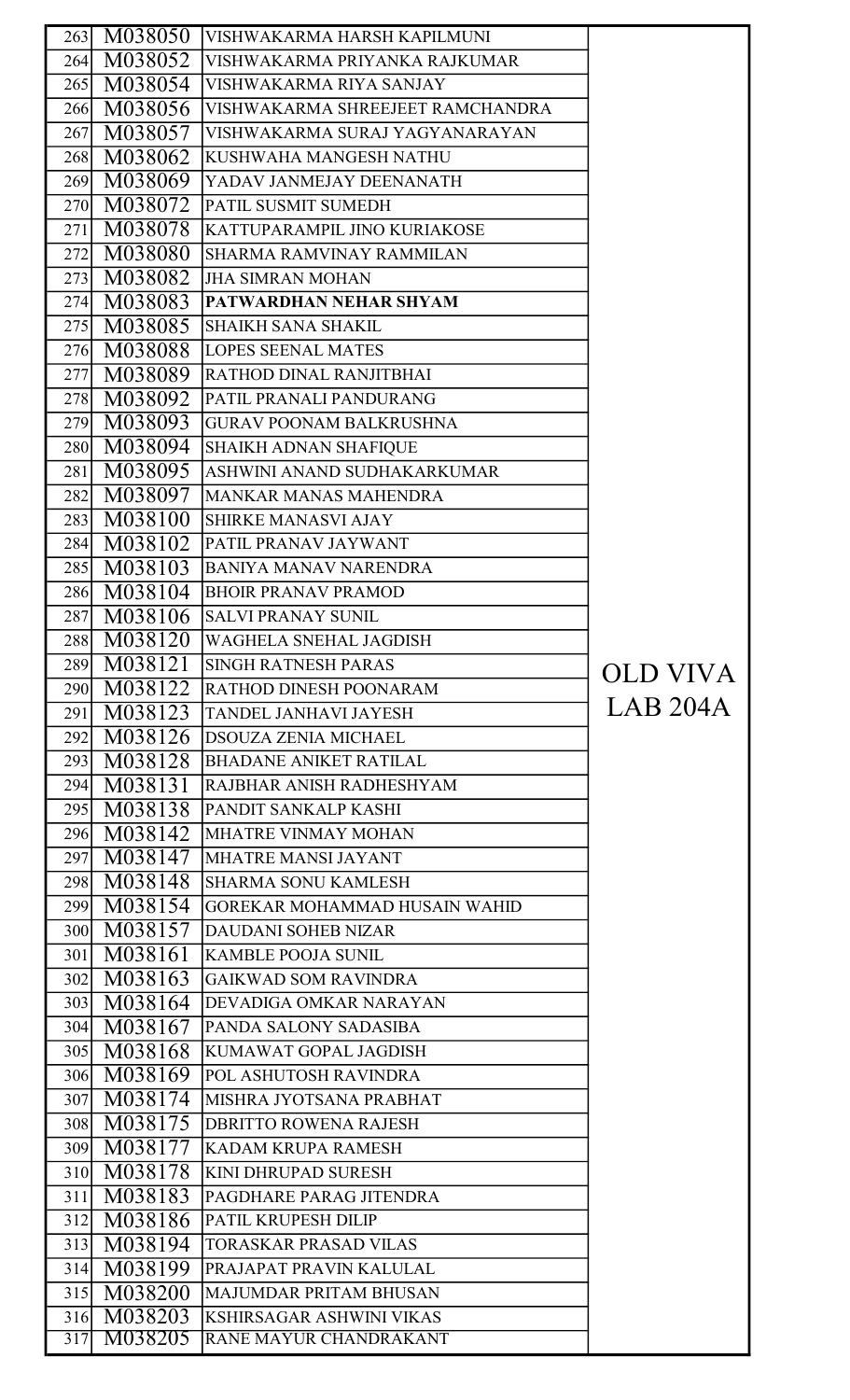|     |             | 318 M038207 MODH KEYUR GIRISH     |                 |
|-----|-------------|-----------------------------------|-----------------|
|     |             | 319 M038210 BARI OMKAR PRAKASH    |                 |
|     | 320 M038211 | SATARDEKAR PRATHAMESH MADHUSUDAN  |                 |
| 321 | M038212     | MANJAREKAR PRATIKSHA PRADIP       |                 |
|     | 322 M038213 | NAIK MAYUR SAGOON                 |                 |
|     | 323 M038216 | <b>KANNOORKAR SANJANA ASHOK</b>   |                 |
|     | 324 M038220 | <b>KSHIRSAGAR VEDANT VINOD</b>    |                 |
|     | 325 M038224 | <b>KHAN BUSHRA SHAMSHAD</b>       |                 |
|     | 326 M038226 | BERDE SAURABH JANARDHAN           |                 |
| 327 | M038233     | KHULE SAIRAJ BHARAT               |                 |
| 328 | M038241     | PATIL SWARALI ANIL                |                 |
|     | 329 M038247 | <b>PATIL SAURAP ANIL</b>          |                 |
|     | 330 M038249 | AWASTHI PRASHANT SATISH           |                 |
| 331 | M038253     | SARANGE PRATIK DINESH             |                 |
|     | 332 M038254 | <b>JAISWAL PRATIKSHA LALJI</b>    |                 |
|     | 333 M038257 | <b>PAWAR GAURAV VINAYAK</b>       |                 |
|     | 334 M038262 | <b>JANTRE SHREE SANJAY</b>        |                 |
|     | 335 M038265 | <b>PATIL DHIREN RAJENDRA</b>      |                 |
|     | 336 M038269 | <b>TRIPATHI RISHABH OMPRAKASH</b> |                 |
|     | 337 M038270 | PAKHARE HRITHIK SANJAY            |                 |
|     | 338 M038271 | HARIJAN PRITI KAMLESH             |                 |
|     | 339 M038272 | BATABYAL RITIKA TULSIDAS          |                 |
|     | 340 M038278 | KULKARNI ROHAN GIRISH             |                 |
| 341 | M038279     | SALUNKHE ROHINI MADHUKAR          |                 |
|     |             | 342 M038285 SANKHE KARTIK VILAS   |                 |
| 343 | M038288     | <b>PADYAL NIRUPAN DASHRATH</b>    | <b>OLD VIVA</b> |
|     | 344 M038289 | <b>GHOGALE TRUSHNA ANANT</b>      | LAB 204B        |
|     | 345 M038291 | RAMANE SHRUTI MADHUKAR            |                 |
|     | 346 M038297 | <b>BHARDWAJ SACHIN UMASHANKAR</b> |                 |
| 347 | M038302     | MULAVKAR SANJANA BHARAT           |                 |
|     | 348 M038304 | <b>KHAN MONISH ABDUL</b>          |                 |
|     | 349 M038306 | MORE HARISH CHANDRAKANT           |                 |
| 350 | M038310     | <b>KOLI DIPESH MOHAN</b>          |                 |
| 351 | M038313     | GAUD ASHISH RAMESH                |                 |
| 352 | M038316     | <b>PATRE HARSH SANTOSH</b>        |                 |
| 353 | M038317     | PAWAR AYUSH SANTOSH               |                 |
| 354 | M038324     | <b>SAROJ VARSHA RAMPRASAD</b>     |                 |
|     | 355 M038328 | <b>SHAIKH ARSHAD HAIDAR</b>       |                 |
|     | 356 M038332 | <b>GAWDE HARSHADA YESHWANT</b>    |                 |
| 357 | M038337     | DESAI SHASHANK CHANDRAKANT        |                 |
|     | 358 M038343 | PATIL DAKSHATA HARICHANDRA        |                 |
| 359 | M038348     | <b>GAMBHE AKSHAY GANESH</b>       |                 |
|     | 360 M038351 | PATNE KHUSHBU DEEPAK              |                 |
| 361 | M038352     | <b>RANA ABHISHEK KAMAL</b>        |                 |
| 362 | M038359     | VERMA KHUSHI VINAY                |                 |
| 363 | M038360     | <b>SHAIKH RASHID ZAHIR</b>        |                 |
| 364 | M038363     | <b>SHARMA RISHIT KAUSHIK</b>      |                 |
| 365 | M038366     | VOHRA ANUSHKA NARENDRAPAL         |                 |
| 366 | M038371     | <b>PARAB VAISHNAVI SANJAY</b>     |                 |
| 367 | M038374     | <b>SINGH HARSHRAJ NAGESH</b>      |                 |
| 368 | M038380     | CHAUHAN ASHUTOSH DASHRATH         |                 |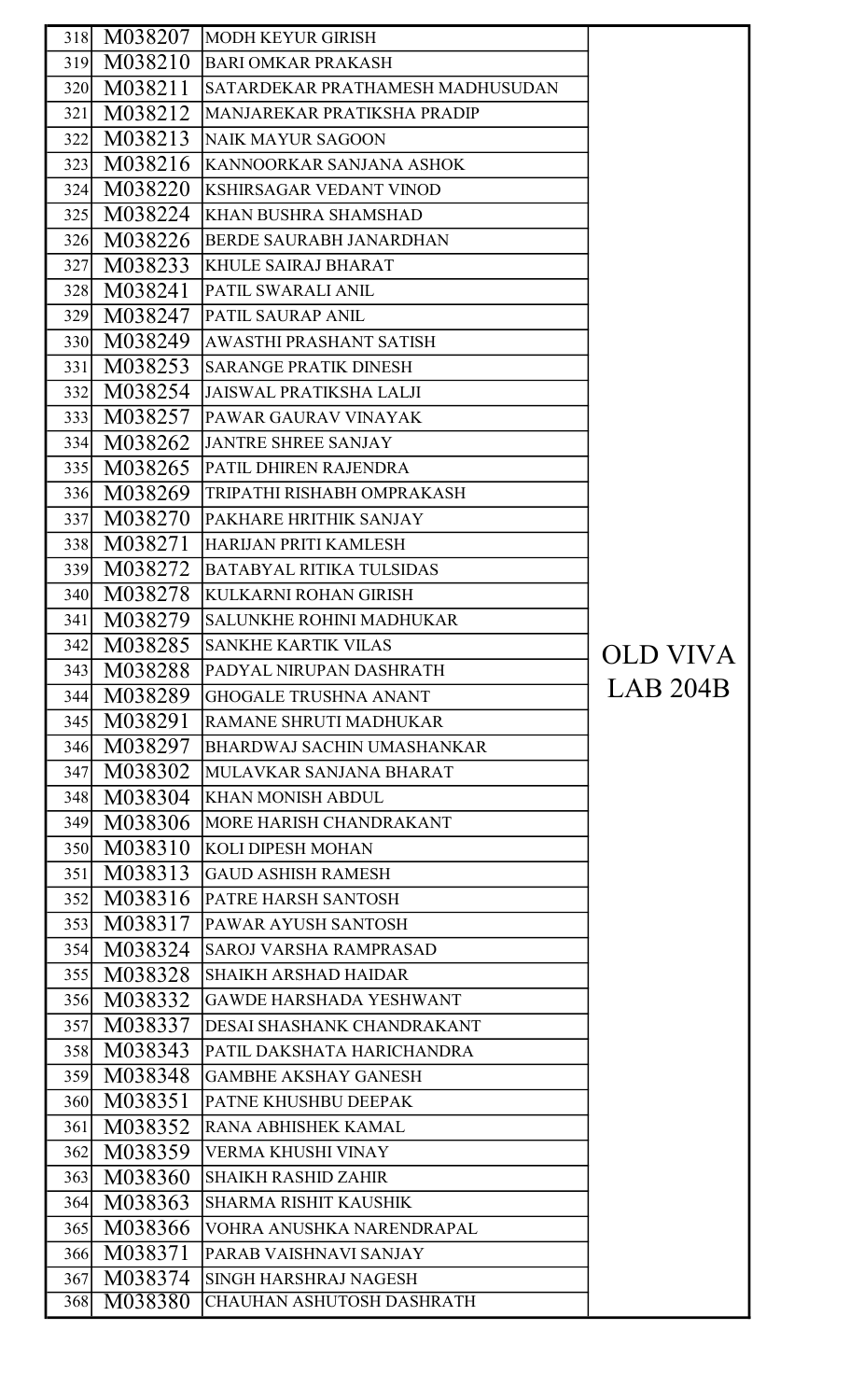| 369 | M038384 | <b>SHINDE AISHWARYA RAJESH</b>      |          |
|-----|---------|-------------------------------------|----------|
| 370 | M038393 | <b>GAWADE VASUDEO BALKRISHNA</b>    |          |
| 371 | M038398 | <b>JAIN PREET ASHOK</b>             |          |
| 372 | M038399 | <b>MALI ROHIT HARISHCHANDRA</b>     |          |
| 373 | M038401 | RAJPUROHIT JITENDRASINGH JASRAJ     |          |
| 374 | M038405 | RAJPUROHIT SANJAY SURESHKUMAR       |          |
| 375 | M038406 | <b>NATH KAVITA DILIP</b>            |          |
| 376 | M038409 | <b>GILL AMRITA RAJENDRASINGH</b>    |          |
| 377 | M038420 | <b>GHANEKAR TEJAL VIJAY</b>         |          |
| 378 | M038421 | POHARKAR TEJAS RAJU                 |          |
| 379 | M038423 | KADAM MANTHAN MANOHAR               |          |
| 380 | M038426 | PATIL MAITHILI KIRTIKUMAR           |          |
| 381 | M038437 | <b>SAINI KIRTI SURESH</b>           |          |
| 382 | M038438 | <b>RAUT UNNATI TUKARAM</b>          |          |
| 383 | M038439 | PATIL AARTI VIKAS                   |          |
| 384 | M038442 | <b>KINI KSHITIJA NILESH</b>         |          |
| 385 | M038444 | <b>GURAV PRATIK GAJENDRA</b>        |          |
| 386 | M038446 | PATIL HRUTIK RAMESH                 |          |
| 387 | M038454 | SAINI KARTIKEY SURESH               |          |
| 388 | M038459 | SINGH PRATIKSHA SUNIL               |          |
| 389 | M038461 | <b>MANDAL SATISH KANOO</b>          |          |
| 390 | M038464 | MANE ASHUTOSH MADHUKAR              | OLD VIVA |
| 391 | M038465 | <b>DMELLO ASTRIAL WILLIAM</b>       | LAB 311A |
| 392 | M038469 | RATHOD RUTVIKA SURESHBHAI           |          |
| 393 | M038470 | <b>SANTRA RETWICK HARU</b>          |          |
| 394 | M038477 | <b>TIWARI SHUBHAM AWADHESH</b>      |          |
| 395 | M038478 | <b>SANKHE SHUBHAM PRAMOD</b>        |          |
| 396 | M038480 | POOJARY RUCHI MOHAN                 |          |
| 397 | M038481 | <b>HALANKAR UGAM ULHAS</b>          |          |
| 398 | M038488 | VARMA RAHUL SAHEBRAM                |          |
| 399 | M038496 | <b>DUBEY ANKUR SANTOSH</b>          |          |
| 400 | M038498 | MISHRA SAURABH SARVESH              |          |
| 401 | M038499 | SHETYE SAURABH SHASHIKANT           |          |
| 402 | M038501 | PANDEY SAURABH SUSHILKUMAR          |          |
| 403 | M038506 | <b>SHETTY AYUSH SUDHAKAR</b>        |          |
| 404 | M038509 | <b>SANKHE KAUSHIK MAHENDRA</b>      |          |
| 405 | M038511 | <b>BUTTOLA SUSHMITA BISHANSINGH</b> |          |
| 406 | M038512 | <b>KAMBLE SRUSHTI RAJESH</b>        |          |
| 407 | M038516 | SINGH SHRUTI UMAKANT                |          |
| 408 | M038520 | <b>JAGTAP HRUTIK SUNIL</b>          |          |
| 409 | M038526 | TANNA DHRUVIN NATWARLAL             |          |
| 410 | M038529 | <b>SHRIVASTAV DIVYA SANJAY</b>      |          |
| 411 | M038531 | PANDYA DEV MEHUL                    |          |
| 412 | M038533 | PEDNEKAR VAISHNAVI DHRUVRAJ         |          |
| 413 | M038546 | PANDEY VIVEK PUNAMPRAKASH           |          |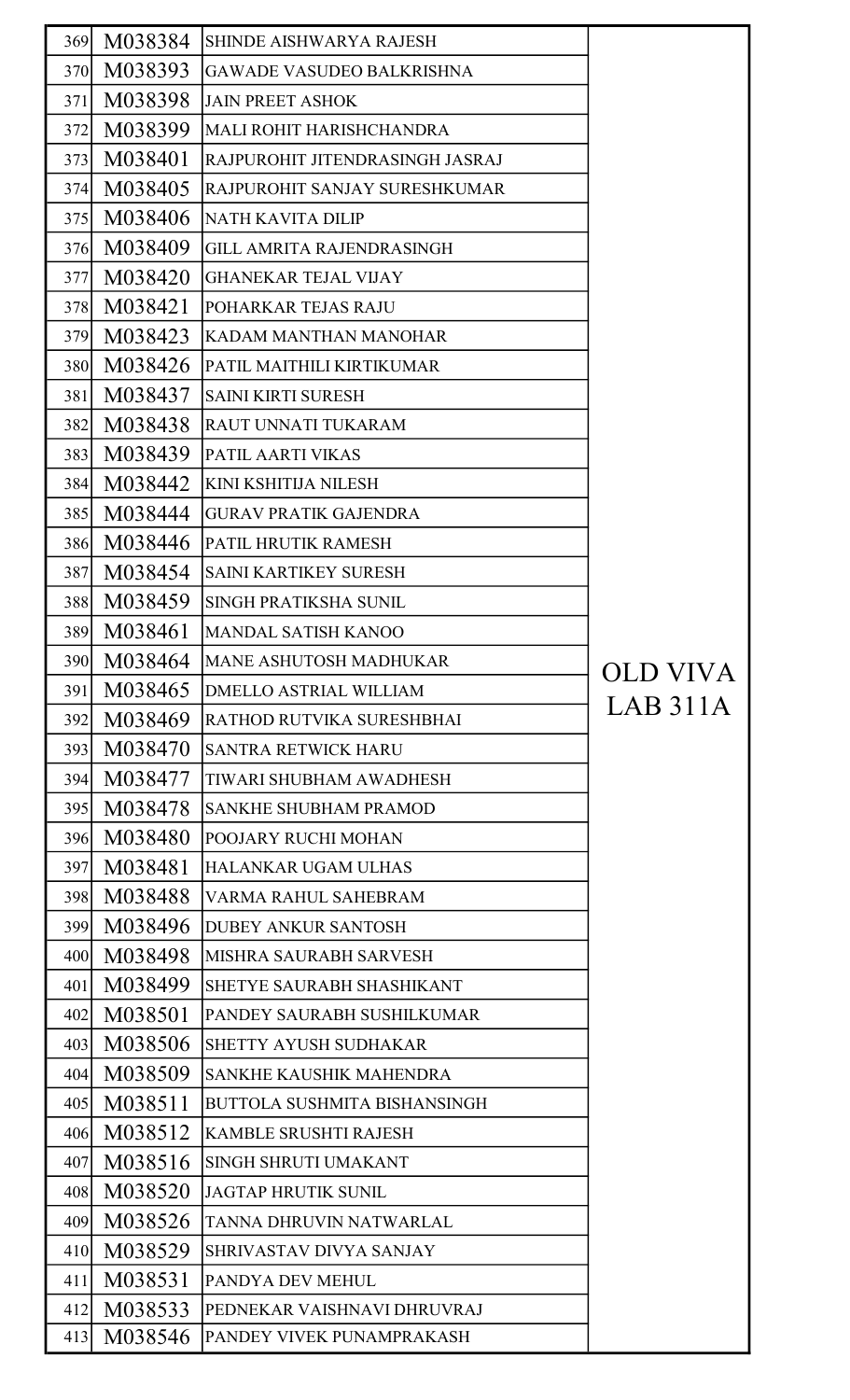| M038555<br><b>JOSHI TANVI SANTOSH</b><br>414<br>M038559<br>415<br>NAIK DHRUVIKA PRASHANT<br>M038563<br>416<br>LADE DHRUVKUMAR DEEPAK<br>M038566<br>417<br>NISHAD DIVYA ARUNKUMAR<br>M038567<br>418<br>SHINDE DIVYA DATTATRAY<br>M038572<br>419<br><b>SHARMA UJWALA SANJAY</b><br>M038575<br><b>KAMBLE SHWETA NARENDRA</b><br>420<br>M038589<br>421<br><b>SINGH SURYA VINOD</b><br><b>OLD VIVA</b><br>M038591<br>422<br><b>GEHLOT PAYAL RAMESH</b><br>LAB 311B<br>M038594<br>423<br>YADAV PRIYANKA BABURAM<br>M038597<br>424<br><b>RANE SHREYAS RAJESH</b><br>M038599<br>425<br><b>KHEDEKAR YASH SANJAY</b><br>M038600<br>426<br><b>SALUNKHE YASH VINAY</b><br>M038601<br>427<br><b>GAWADE SUYESH DIPAK</b><br>M038602<br>428<br><b>SAWANT JAYESH PRAMOD</b><br>M038610<br>429<br><b>SHAIKH HUZAIFA SHAMIM</b><br>M038618<br>430<br>BANIYA VINAY BASANT<br>M038621<br>431<br><b>DUBEY PRASHANT RAJESH</b> |  |  |
|----------------------------------------------------------------------------------------------------------------------------------------------------------------------------------------------------------------------------------------------------------------------------------------------------------------------------------------------------------------------------------------------------------------------------------------------------------------------------------------------------------------------------------------------------------------------------------------------------------------------------------------------------------------------------------------------------------------------------------------------------------------------------------------------------------------------------------------------------------------------------------------------------------|--|--|
|                                                                                                                                                                                                                                                                                                                                                                                                                                                                                                                                                                                                                                                                                                                                                                                                                                                                                                          |  |  |
|                                                                                                                                                                                                                                                                                                                                                                                                                                                                                                                                                                                                                                                                                                                                                                                                                                                                                                          |  |  |
|                                                                                                                                                                                                                                                                                                                                                                                                                                                                                                                                                                                                                                                                                                                                                                                                                                                                                                          |  |  |
|                                                                                                                                                                                                                                                                                                                                                                                                                                                                                                                                                                                                                                                                                                                                                                                                                                                                                                          |  |  |
|                                                                                                                                                                                                                                                                                                                                                                                                                                                                                                                                                                                                                                                                                                                                                                                                                                                                                                          |  |  |
|                                                                                                                                                                                                                                                                                                                                                                                                                                                                                                                                                                                                                                                                                                                                                                                                                                                                                                          |  |  |
|                                                                                                                                                                                                                                                                                                                                                                                                                                                                                                                                                                                                                                                                                                                                                                                                                                                                                                          |  |  |
|                                                                                                                                                                                                                                                                                                                                                                                                                                                                                                                                                                                                                                                                                                                                                                                                                                                                                                          |  |  |
|                                                                                                                                                                                                                                                                                                                                                                                                                                                                                                                                                                                                                                                                                                                                                                                                                                                                                                          |  |  |
|                                                                                                                                                                                                                                                                                                                                                                                                                                                                                                                                                                                                                                                                                                                                                                                                                                                                                                          |  |  |
|                                                                                                                                                                                                                                                                                                                                                                                                                                                                                                                                                                                                                                                                                                                                                                                                                                                                                                          |  |  |
|                                                                                                                                                                                                                                                                                                                                                                                                                                                                                                                                                                                                                                                                                                                                                                                                                                                                                                          |  |  |
|                                                                                                                                                                                                                                                                                                                                                                                                                                                                                                                                                                                                                                                                                                                                                                                                                                                                                                          |  |  |
|                                                                                                                                                                                                                                                                                                                                                                                                                                                                                                                                                                                                                                                                                                                                                                                                                                                                                                          |  |  |
|                                                                                                                                                                                                                                                                                                                                                                                                                                                                                                                                                                                                                                                                                                                                                                                                                                                                                                          |  |  |
|                                                                                                                                                                                                                                                                                                                                                                                                                                                                                                                                                                                                                                                                                                                                                                                                                                                                                                          |  |  |
|                                                                                                                                                                                                                                                                                                                                                                                                                                                                                                                                                                                                                                                                                                                                                                                                                                                                                                          |  |  |
|                                                                                                                                                                                                                                                                                                                                                                                                                                                                                                                                                                                                                                                                                                                                                                                                                                                                                                          |  |  |